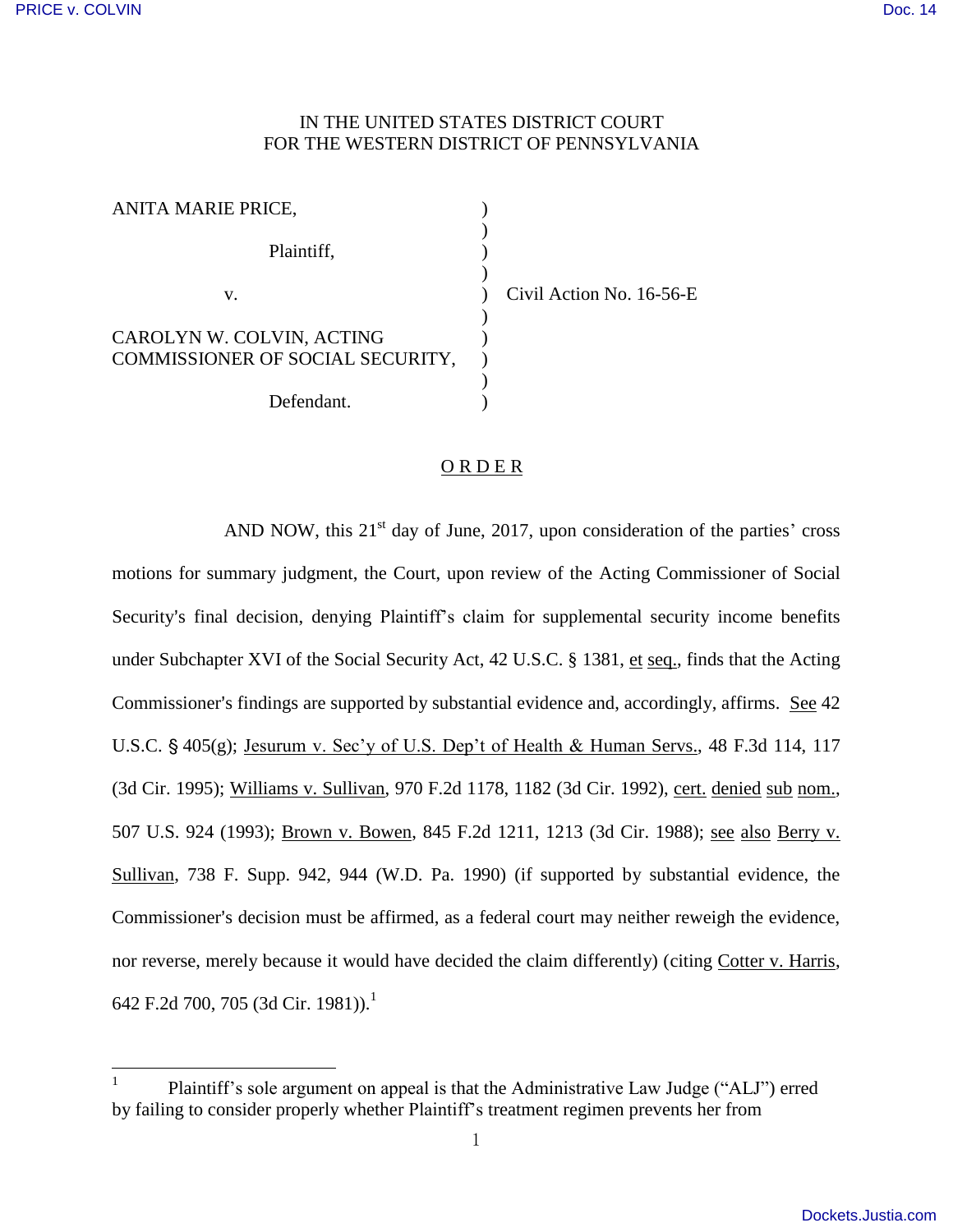maintaining regular employment. The Court disagrees and finds that substantial evidence supports the ALJ's findings as well as his ultimate determination, based on all the evidence presented, of Plaintiff's non-disability.

 $\overline{a}$ 

 In essence, Plaintiff contends that the ALJ erred in relying on the answer provided by the vocational expert ("VE") to the ALJ's original hypothetical question posed at the administrative hearing, when he should have instead relied on the VE's response to the ALJ's follow-up question which included an additional limitation regarding absences from work. Specifically, the ALJ originally asked the VE to assume an individual of Plaintiff's age, education and work experience who can work at any exertional capacity but who can perform only routine, repetitive tasks; who can handle only occasional judgment, decision-making and workplace changes; and who can tolerate only occasional interaction with the public, coworkers and supervisors. (R. 32, 63-64). Considering these limitations, the VE testified that such an individual would be able to perform the requirements of representative occupations such as hand packer, kitchen helper, and housekeeper/cleaner. (R. 32, 64). Plaintiff argues that the ALJ should have instead relied upon the VE's response to the follow-up question, in which the ALJ inquired whether there would be work for a person who would miss at least three days of work per month. (R. 65). Plaintiff asserts that the record shows that she frequently attended scheduled medical appointments, and she claims that it is not clear from the ALJ's decision whether that factor was possibly ignored or wrongfully rejected by the ALJ. (Doc. No. 10, at 12). Plaintiff further contends that this followup testimony of the VE is consistent with the medical evidence of record, and that the ALJ failed to provide evidence to reject such testimony.

It is important to note that, while the hypothetical question to the VE must accurately portray the claimant's impairments, such question need only reflect those impairments that are adequately supported by the record. See Podedworny v. Harris, 745 F.2d 210, 218 (3d Cir. 1984); Chrupcala v. Heckler, 829 F.2d 1269, 1276 (3d Cir. 1987). Plaintiff correctly points out that the VE testified that consistently missing more than 8 days of work per year and/or 3 days of work per month consistently would jeopardize an individual's employment. (R. 65). While the ALJ did pose a follow-up question at the administrative hearing including such additional limitation, when ultimately formulating Plaintiff's residual functional capacity assessment ("RFC"), the ALJ explicitly concluded that this additional restriction did not need to be included therein. See 20 C.F.R.  $\S$  416.945(a)(1) (explaining that your RFC "is the most you can still do despite your limitations").

The Court emphasizes that, despite Plaintiff's assertions to the contrary, the ALJ very clearly explained in his decision that his follow-up hypothetical question regarding an individual who would be absent from work 3 days per month was based on Plaintiff's allegations that the ALJ found to be inconsistent with the other evidence in the record, which he reviewed at length in his decision. (R. 32). In his decision, the ALJ thoroughly discussed Plaintiff's treatment records, which included the records concerning Plaintiff's various appointments cited by Plaintiff to support her argument. The ALJ further specified that although the VE's response to his follow-up question was accurate, that portion of the VE's testimony was discounted in making his determination because the VE was asked to assume limitations that the ALJ found were, quite simply, not established by the evidence. (R. 32).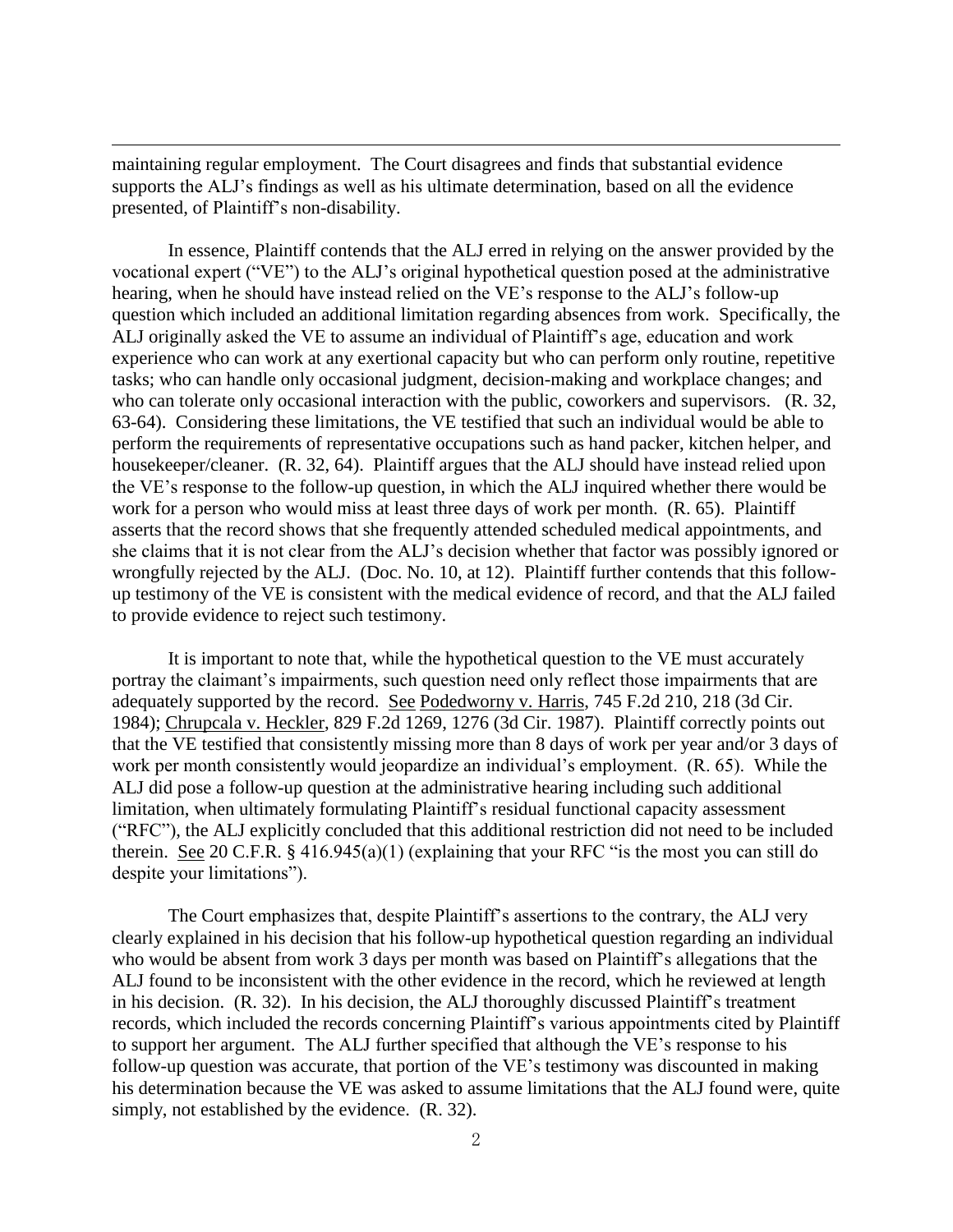Nevertheless, Plaintiff attempts to contest the ALJ's conclusion by arguing that, based on the medical records from her various appointments, she would obviously miss multiple full days of work each month due to her appointment schedule. The Court notes that, while the record undoubtedly shows that Plaintiff has attended a number of appointments each month, there is no indication in the record that each appointment would require her to miss an entire day of work. Additionally, since the record does not show that such appointments could not be scheduled outside of Plaintiff's prospective working hours, and since her appointments appear to have lasted an hour at most (and were often closer to 20 minutes in length), there is also no indication in the record that Plaintiff would even have to miss partial days of work in order to attend her appointments. Quite simply, Plaintiff never established that she would have the absences per month that the VE indicated would preclude employment. Thus, the Court finds that, in making his determination, the ALJ relied upon the response to an appropriate hypothetical question which included those limitations, properly portrayed in the RFC, that were supported by the record.

 $\overline{a}$ 

Alternatively, Plaintiff cursorily contends in her Reply that the ALJ failed to fully develop the record. More specifically, Plaintiff suggests that the ALJ should have attempted to obtain evidence regarding the frequency, duration and availability of medical appointments, and that the VE should have opined on the impact that 20-60 minute appointments would have on maintaining employment. (Doc. No. 13, at 3).

It is true that an ALJ has a duty to develop a full and fair record in a Social Security case. See Ventura v. Shalala, 55 F.3d 900, 902 (3d Cir. 1995); Carmichael v. Barnhart, 104 Fed. Appx. 803, 805 (3d Cir. 2004). In this case, however, the ALJ clearly fulfilled his duty. At the administrative hearing, the proposed exhibits (Parts A, B, C, D, and E of the file and medical exhibits C1F through C5F), which included Plaintiff's medical records describing her appointments, were admitted into evidence and made a part of the record. (R. 41). Also at the hearing**,** the ALJ asked whether Plaintiff's attorney had any questions for the VE and the attorney replied that he did not. (R. 65). Moreover, the ALJ specifically asked Plaintiff's attorney whether there was anything additional he wanted to add at the end of the hearing, and the attorney indicated that there was nothing. (R. 65). Furthermore, nothing in the record indicates that Plaintiff or her counsel communicated at any point to the ALJ that certain evidence was missing, nor did Plaintiff's counsel ever indicate to the ALJ that additional evidence was needed in order to reach a decision. See 20 C.F.R. § 416.1450(d). Quite simply, the ALJ cannot be expected to seek out evidence that did not appear to be missing or necessary to make his decision, and it was Plaintiff and her attorney who had the burden to obtain the evidence she wished to submit in support of her claim. See 20 C.F.R. §§ 416.912(a), 416.1540(b)(1). Nothing in the record, therefore, demonstrates that the ALJ failed to fulfill his duty to develop more fully the record in this case.

 In sum, the Court finds here that the ALJ's original hypothetical question to the VE fully accommodated the limitations that were supported by the record, which were also properly included in the RFC. After careful review of the record, the Court finds that the ALJ did not err in relying on the response of the VE to his hypothetical question. Accordingly, the Court affirms.